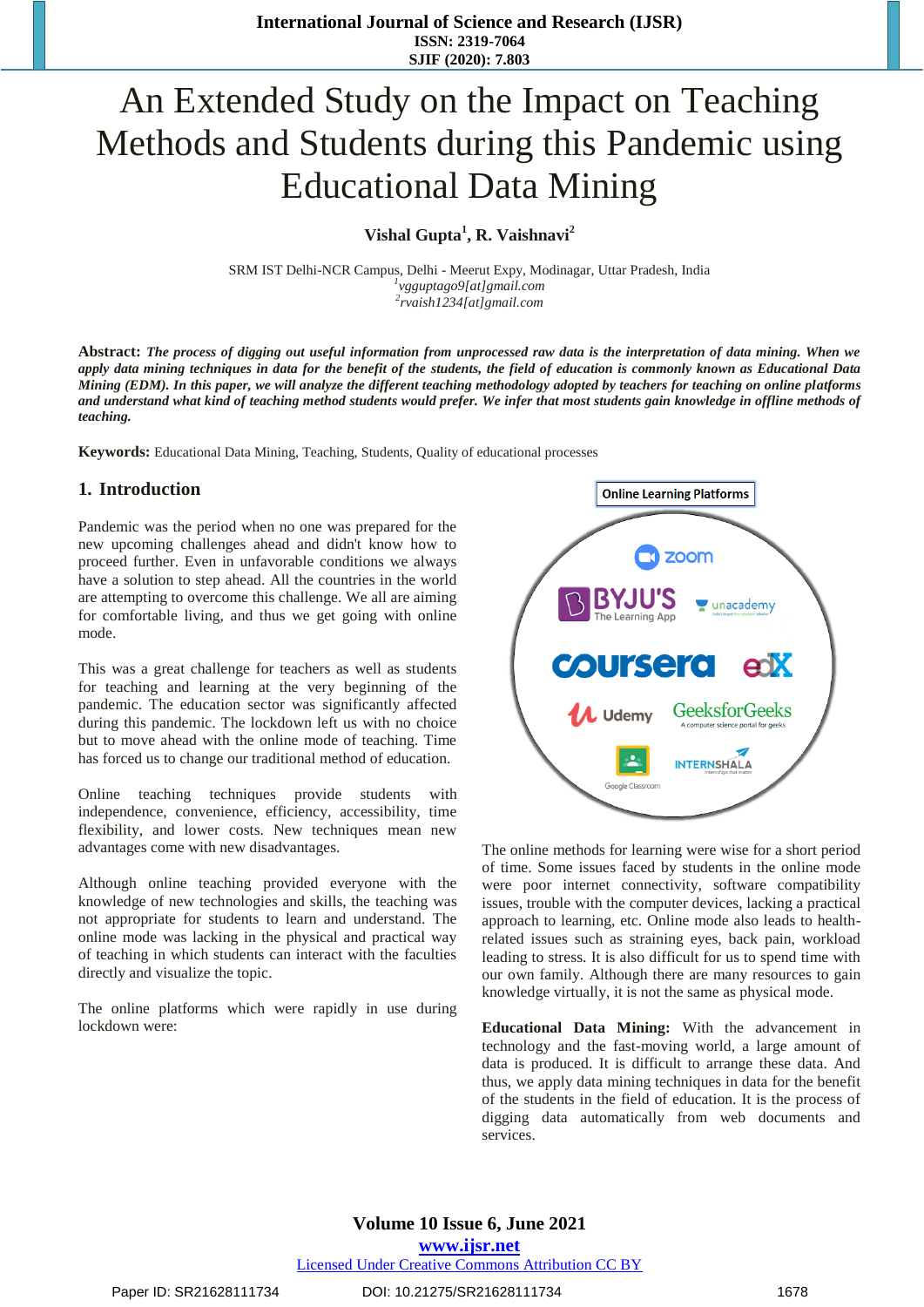#### **International Journal of Science and Research (IJSR) ISSN: 2319-7064 SJIF (2020): 7.803**

**Clustering:** In clustering, we try to group similar items or make clusters of similar items from unlabeled row data. Clustering is one of the strategies for unsupervised learning.

**Classification:** In classification, data is classified into different classes. These classes are predefined which are made from labeled row data. It belongs to the supervised learning technique. This technique can be used for both structured and unstructured data.

**Regression:** Regression helps us find the correlation between different variables. This technique is used when output is a real or continuous value.

**Association Rule Mining:** It is an approach for finding patterns in data mining.It is the process of finding the common relationship between a large set of distinct data.

$$
Gain(S, A) = Entropy(S) - \sum_{v \in Value(A)} \frac{|S_v|}{|S|} Entropy(S_v)
$$

Entropy formulae:

$$
Entropy = \sum_{j} -p_j \log_2 p_j
$$

**Decision tree:** When we need to build the classification models, we use the Decision tree. It's far one of the data mining strategies used to construct classification models in the shape of a tree-like structure, preprocessing, and many others.

**ID3:** It is one of the many core algorithms used to build decision trees. In this algorithm, the features are divided into two or more groups at each step. It uses a top-down greedy approach.

#### **The Problem Statement:** -

When the Novel Coronavirus disease which is a highly communicable disease spread across the countries many people were infected. To control the spread of COVID-19 the government of India declared a lockdown in March 2020. This highly affected many people's lives and businesses. This led to a disturbance in student's education too. In this situation to continue students' education everyone moved to online mode and continued with their studies. The way of learning has changed since the adoption of new teaching methods by teachers. Due to such drastic changes every institute wants to know about the students' opinion so that in the future they can provide better facilities and make the learning experience more similar to the

classroom experience. It is important for us to know whether students can grasp easily in an online mode similar to offline mode.

#### **Statistics of Data:**

We acquired and observed the records from the SRM Institute of Science and technology. The record we come up with is 150 (approx.) for sessions 2020-21. It's essential for the institutions to the overall performance of the academics which would entice greater and higher students in the future.

| The dataset is as follows: |  |  |  |  |
|----------------------------|--|--|--|--|
|----------------------------|--|--|--|--|

| S.no.          | <b>Ouestions</b>                                                                                         | <b>Possible Answers</b>                    |
|----------------|----------------------------------------------------------------------------------------------------------|--------------------------------------------|
| 1              | Are online classes for all subjects<br>organized                                                         | Yes/No                                     |
| $\overline{c}$ | Are online classes interactive enough?                                                                   | Yes/No                                     |
| 3              | For theoretical topics, are online lessons<br>enough?                                                    | Yes/No                                     |
| $\overline{4}$ | Are online lectures good to understand<br>Technical/Practical subjects?                                  | Yes/No                                     |
| 5              | Does online lecture make you more<br>interested in the respected subject?                                | Yes/No                                     |
| 6              | Which method of teaching would you<br>prefer the most?                                                   | Online teaching /<br>Classroom<br>teaching |
| 7              | According to you, in which mode of<br>teaching do you find easy to learn and<br>understand the concepts? | Online teaching /<br>Classroom<br>teaching |

#### **Model Construction:**

There are various open-source tools present for data mining like WEKA, Orange, KNIME, Rapid miner, Orange, etc. Out of all these tools, WEKA is a very popular tool due to its simple GUI. It covers nearly all essential information mining strategies like category, clustering, affiliation, preprocessing, and many others. WEKA was designed to analyze and make predictions for various data. Nowadays, it is used for different types of applications ranging from medical, telecommunication, E-commerce to the education sector. It can easily handle different kinds of data mining tasks like classification, preprocessing, regression, clustering, and many more.

WEKA is Machine Learning (ML) Software written in Java Programming language which is a collection of ML Algorithms and supports deep learning. This model helps us in data analysis and produces absolute results. It allows us to directly upload the datasets, and it starts developing models. Regression datasets can also be downloaded from the WEKA webpage.



For the above questionnaire, 150 samples are collected with the help of google form and then converted to CSV format "online feedback.CSV". Then this file is uploaded to WEKA where different kinds of decision tree algorithms are

present, in this study we have used the J48 classification algorithm.

# **Volume 10 Issue 6, June 2021 www.ijsr.net**

Licensed Under Creative Commons Attribution CC BY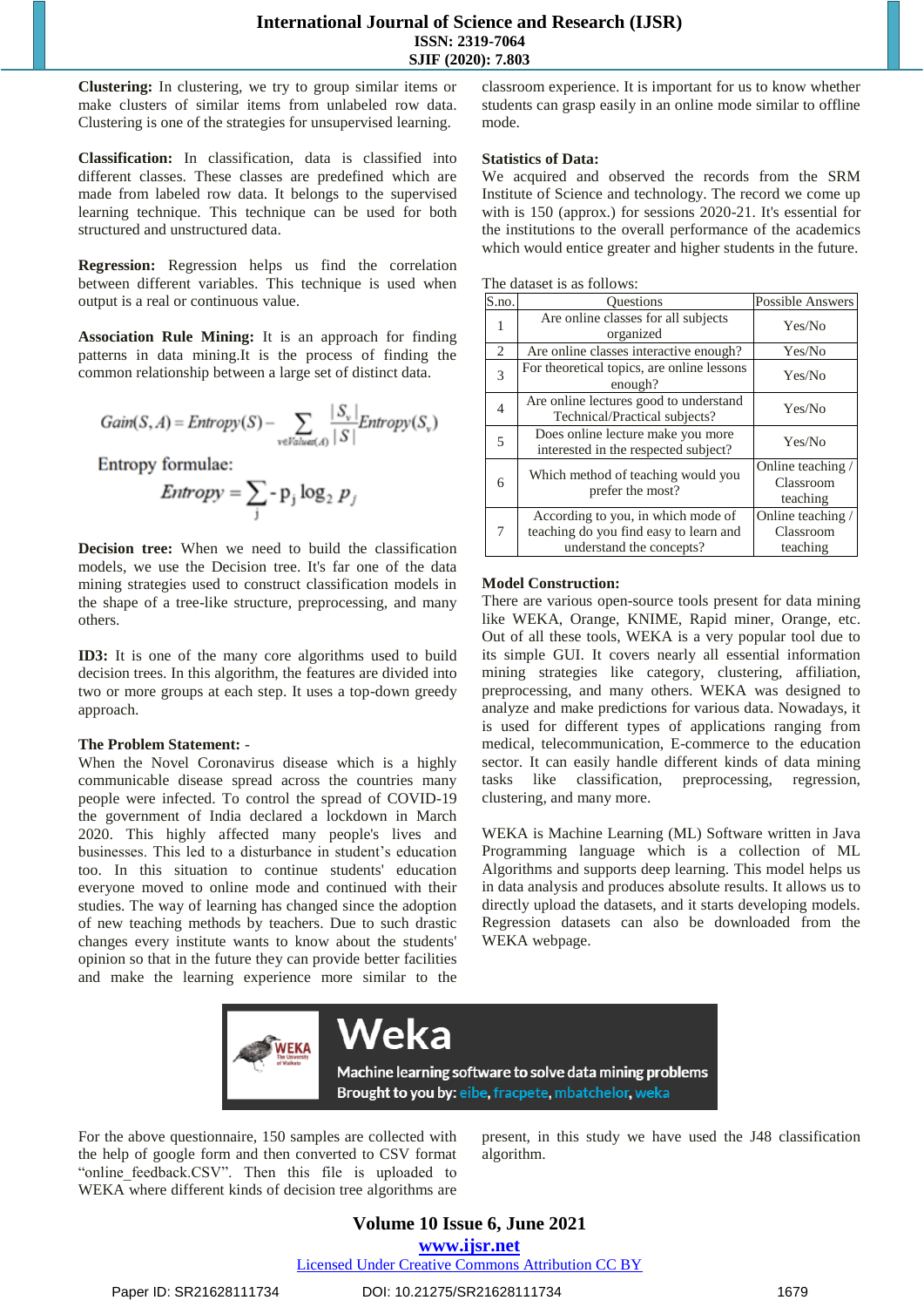#### **International Journal of Science and Research (IJSR) ISSN: 2319-7064 SJIF (2020): 7.803**



We also asked one of our professors regarding the teaching methods that according to them which mode is better for students to learn, his response was "We should not decide from the results of the exams conducted in online mode. There are many resources from which students can find the solutions, it doesn't matter how hard the questions are, students find a way to solve the solutions. The original gain of knowledge in students is gone in virtual mode".

And so, we have come up with a model in which we have analyzed and taken responses from students themselves, and produced the results.

#### **2. Results**

From the above results, we found that the online mode of teaching does not provide any interest in the subject for the students. From taking interviews of few students on campus we found the reason why online mode was not up to the mark as compared to offline mode was that the offline mode provides the practical approach of learning concepts. Many issues were faced by students during the online mode of study. Sometimes they face challenges due to internet connectivity or trouble in the computer devices.

Issues faced by students are:

- 1) Absence of a stable internet connection in student's respective areas.
- 2) Proper mic or camera facilities are not available with teachers.
- 3) Many students do not have proper devices.
- 4) No proper interaction between teacher and students which makes the session boring.
- 5) Understanding practical concepts is a bit challenging on an online platform.
- 6) Long hours of watching the laptop/mobile phone screen increase eye strain.
- 7) Sitting for a long time from morning till evening in front of the laptops leads to back pain.
- 8) Students are not able to concentrate properly on the session due reasons mentioned above.

Responses of the survey:

| $\overline{S}$ . No. | <b>Ouestions</b>                                                                                         | <b>Possible Answers</b>     |                                |  |
|----------------------|----------------------------------------------------------------------------------------------------------|-----------------------------|--------------------------------|--|
| 1                    | Are online classes for all subjects<br>organized?                                                        | Yes (100%) No (0%)          |                                |  |
| 2                    | Are online classes interactive<br>enough?                                                                | Yes $(70%)$ No $(30%)$      |                                |  |
| 3                    | For theoretical topics, are online<br>lessons enough?                                                    | Yes $(68%)$ No $(32%)$      |                                |  |
| 4                    | Are online lectures good to<br>understand Technical/Practical<br>subjects?                               | Yes $(20\%)$ No $(80\%)$    |                                |  |
| 5                    | Does online lecture make you more<br>interested in the respected subject?                                | Yes $(37%)$                 | No (63%)                       |  |
| 6                    | Which method of teaching would<br>you prefer the most?                                                   | Online<br>teaching<br>(35%) | Classroom<br>teaching<br>(65%) |  |
| 7                    | According to you, in which mode<br>of teaching do you find easy to<br>learn and understand the concepts? | Online<br>teaching<br>(15%) | Classroom<br>teaching<br>(85%) |  |

## **3. Conclusion**

From our analysis, we can conclude that the traditional method of educating students in which there was direct communication and understanding between teachers and students was much better for the students to learn and interact with the teachers. Also, the teachers could understand what methods to be applied to students so that students could easily grasp the topic.

According to our research, we have found that we can make virtual classroom experience similar to the traditional method by:

- 1) By keeping sessions short and avoiding long sessions.
- 2) Have small quizzes between each session so that students do not get distracted and bored.
- 3) More one-to-one teacher and student interactions.
- 4) Proving students with the proper internet connectivity.
- 5) Create a solid and robust platform for taking exams.

## **Volume 10 Issue 6, June 2021**

#### **www.ijsr.net**

#### Licensed Under Creative Commons Attribution CC BY